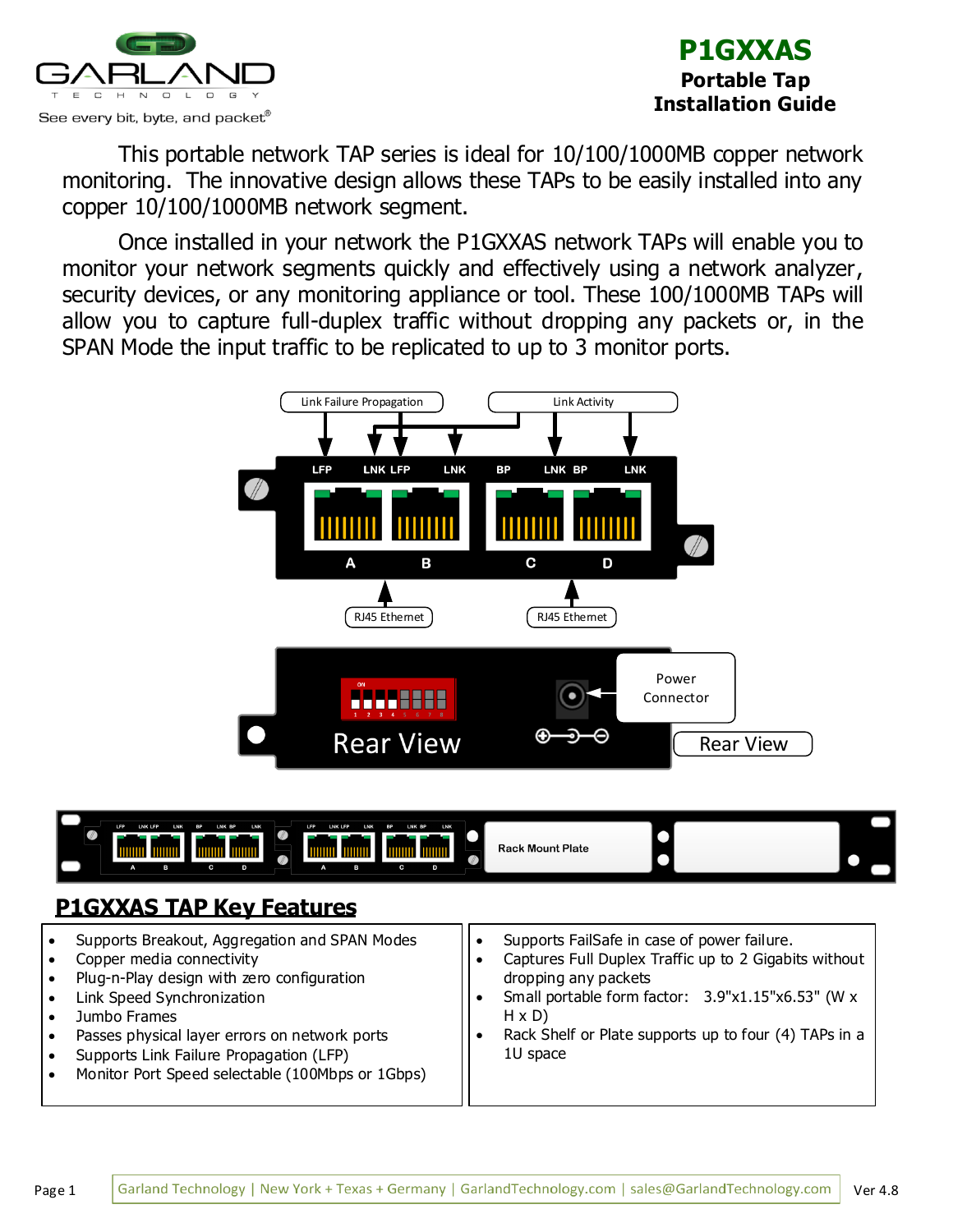

## **To deploy the P1GXXAS Portable Tap into your network, simply:**

- Unpack the device and attach it to an optional rack mount bracket (sold separately)
- Install the P1GCCAS assembly into any available 1U slot of a network rack and secure it with rack mount screws.
- Utilizing the DIP switches (located on the reverse side of the unit, next to the power input) configure the P1GXXAS for the operating mode of your choice (see next page) Install network TAP into the live network. THIS STEP NEEDS TO BE DONE WITH NO POWER CONNECTED TO THE TAP
- Using standard Ethernet cables, connect ports [**A**] and [**B**] (Auto MDIX) of the P1GXXAS between the two live network devices where monitoring is desired. Verify network traffic is flowing, confirming that network cabling is correct.
- Connect ports [**C**] and [**D**] (Auto MDIX) to the monitoring tools for traditional traffic monitoring (SPAN mode may also be used for regenerating outputs).
- Connect the power supply to the P1GXXAS and plug it in to an available power source.
- **Note:** Other operating modes are available for monitoring and may be configured using the provided DIP switches. Using SPAN or regeneration mode on fiber models may require both [**A**] and [**B**] ports to be connected to obtain link on port [**A**] or [**B**]**.**
- The "**BP**" LED serves no purpose on this model.
- Anytime the configuration switches are changed the user must remove and then re-apply power for the changes to take effect.

#### LNK LFP **LNK BP** LNK BP LNK **LFP** LNK LFP **LNK BP** LNK BP LNK **LFP** C D B В **Live Live Network Network Monitor Monitor Device 1 Device 2 Port A Port B**

### **Network Cabling:**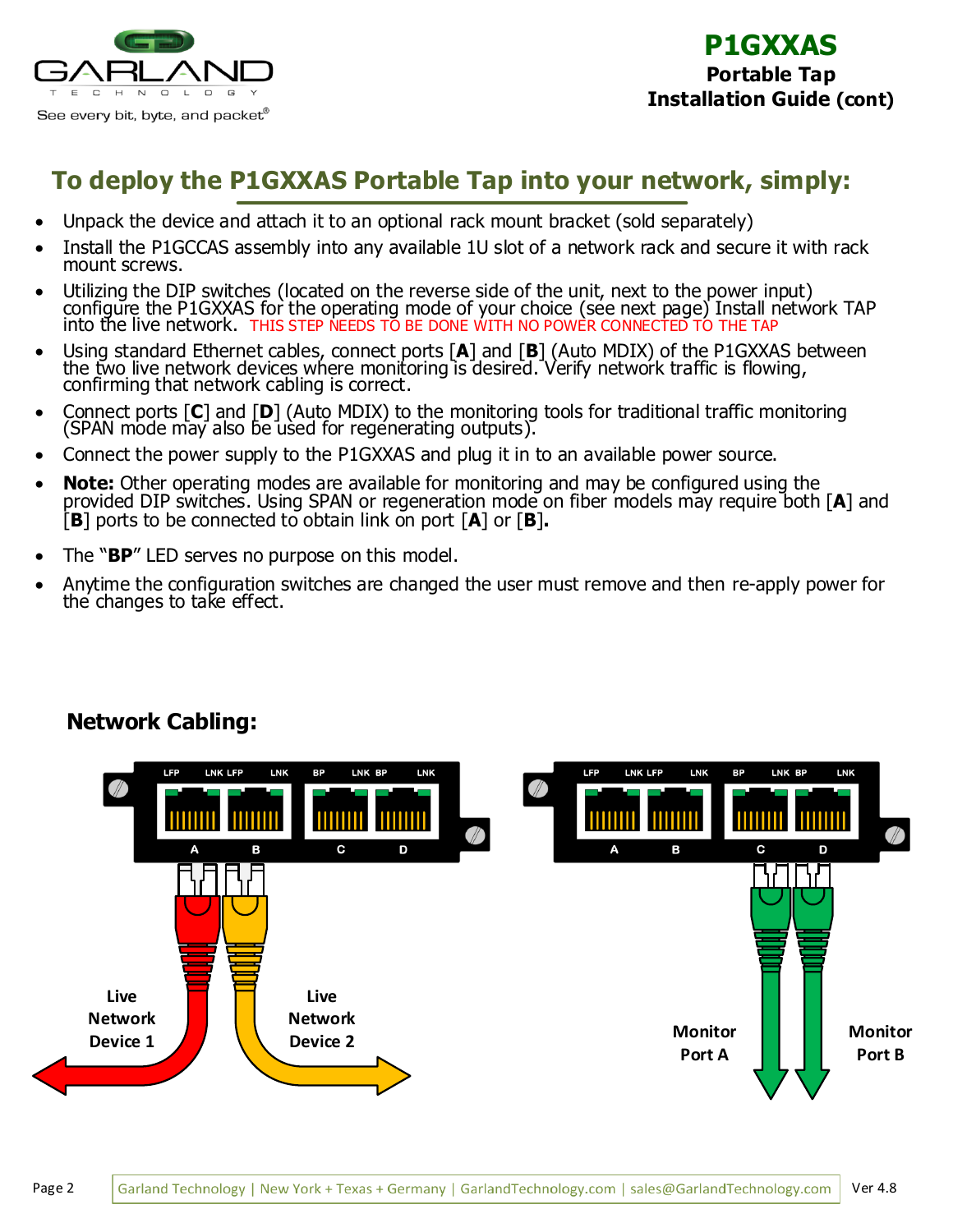

## **P1GXXAS**

**Portable Tap Installation Guide (cont)**

P1GXXAS Portable TAP Operating Modes Aggregate Mode  $\left($  Breakout Mode  $\left($  SPAN/Regenerate Mode BE LNK BE **LFP** NK LR LNK  $\overline{\phantom{a}}$  $LFF$ LNK LEA LNK LNK BP **LNK** LFP LNK LFP LNK **BP** LNK BP LNK **RP** Network Ports ) (Monitor Ports) ( Network Ports ) ( Monitor Ports ) ( Network Port Monitor Ports **Mon TAP More Mon Mon Port S pPort S p Port S p SYNC Agg rega te LFP 10Mbps 1Gbps** ate 1G 1G LFP<br>OFF **Breakout LFP LFP OFF SPAN 100M 1G OFF Black indicates the position of the switch UP is on and DOWN is off** Factory Default Settings Network Failsafe ON Sets TAP Mode Sets Monitor Port Speed **N/A** No Function **LNK** I NK RP No Function Function **THILL THILLE THILLE**  $\overline{\mathbf{2}}$  $\overline{\mathbf{1}}$  $\overline{\mathbf{3}}$ 4 7  $\bf{8}$ 5 6  $\frac{1}{\sqrt{2}}$  $\boxed{1G}$  $N/A$ Aggregate Network Ports ) (Monitor Ports **Factory Default Setting**: Synchronize mode, Aggregation Mode, Monitor Port Speed 1Gbps and LFP ON

**Configuration Examples**

# **Definitions**

**AGG** or **A** (Aggregation): Combines Data Flows

**BRE** or **B** (Breakout): Separates Data Flows

**LFP** (Link Failure Propagation): Allows link state to be mirrored to the adjacent live network interfaces.

**SPAN** or **S** or Regenerate: Allows users to multiply one or more inputs to one or more outputs. **SYNC** (Synchronization) Allows link speed synchronization.

**N/A** (Not Applicable): The N/A DIP Switches have no effect on this product.